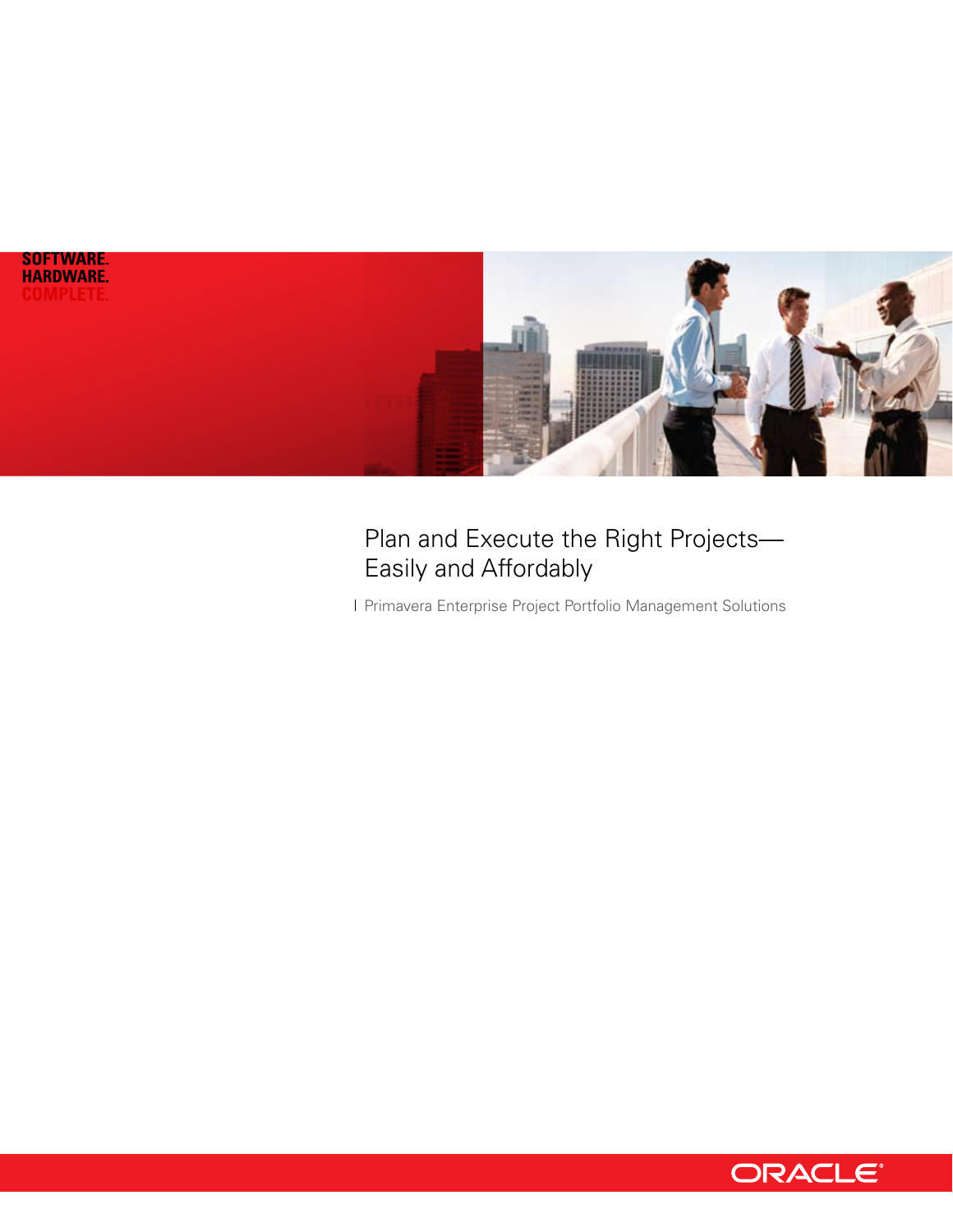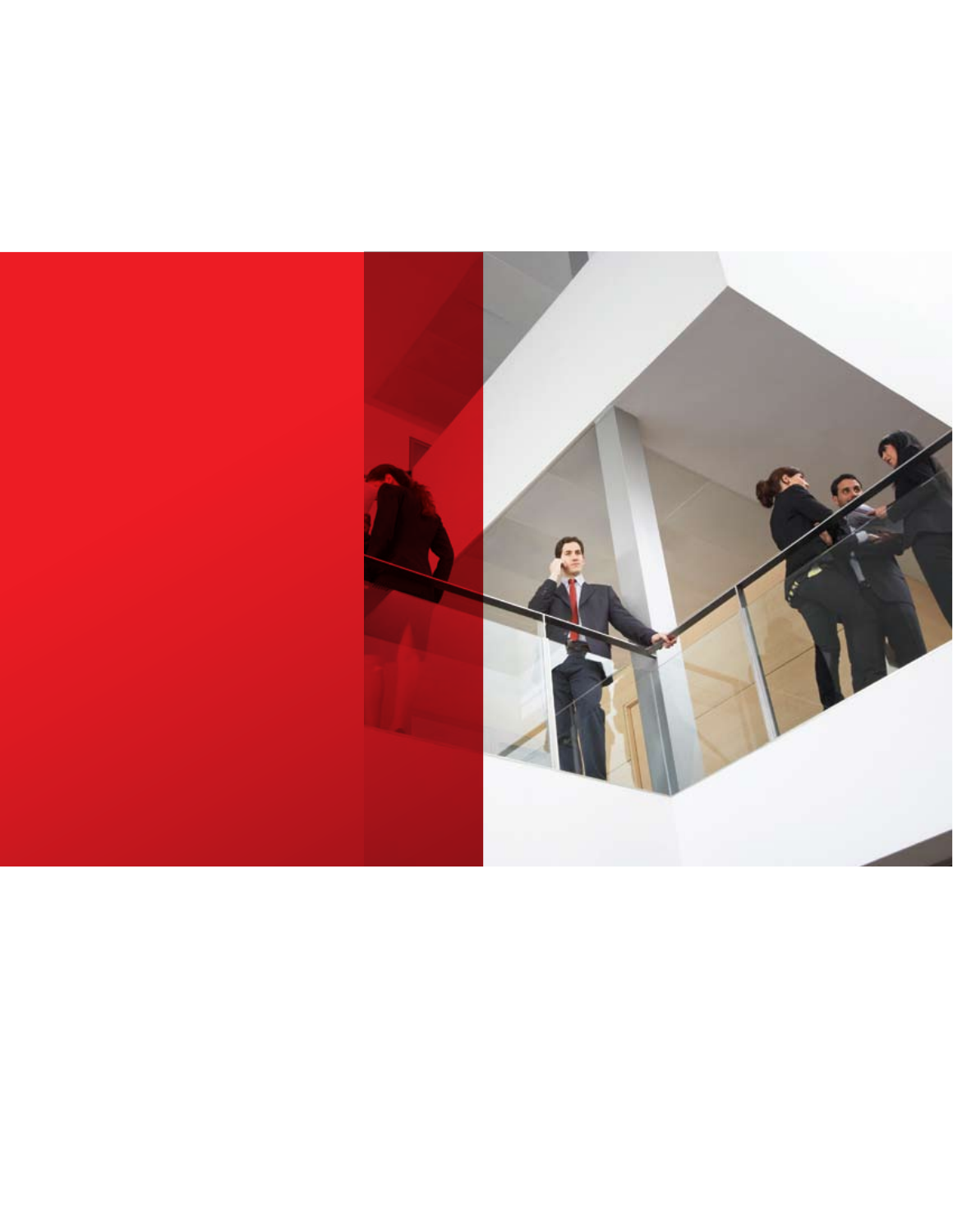To achieve project and program success, you must choose the right projects for the greatest business value. You must also effectively plan, manage, and control your projects—both large and small.



Projects and programs are becoming increasingly complex. Economic uncertainty is putting a new level of pressure on teams and programs to execute well. Businesses are struggling to react quickly to fluctuating markets and changing business demands. Executives are demanding more project visibility. Distributed teams require aroundthe-clock collaboration and coordination, as well as the ability to successfully navigate change throughout the project lifecycle.

Today's project and program managers need tools that deliver the necessary project insight to maintain project schedule and budget commitments. And they need the ability to integrate project and program resources with other departments and at other locations to ensure project success.

Oracle's Primavera enterprise project portfolio management solutions enable projectdriven organizations to intelligently manage their programs and projects—from small and simple to large and complex. Primavera solutions can help you make better portfolio management decisions by providing end-to-end, real-time visibility into all relevant information. You can determine whether you have sufficient resources and team members with the right skills to accomplish the work. Primavera solutions help you evaluate the risks and rewards associated with projects and programs. You get the project management, collaboration, and control capabilities you need to manage change and successfully deliver projects on time, within budget, and with the intended quality and design. Plus, you can interoperate with ease—across the enterprise—with Primavera's flexible integration capabilities.

1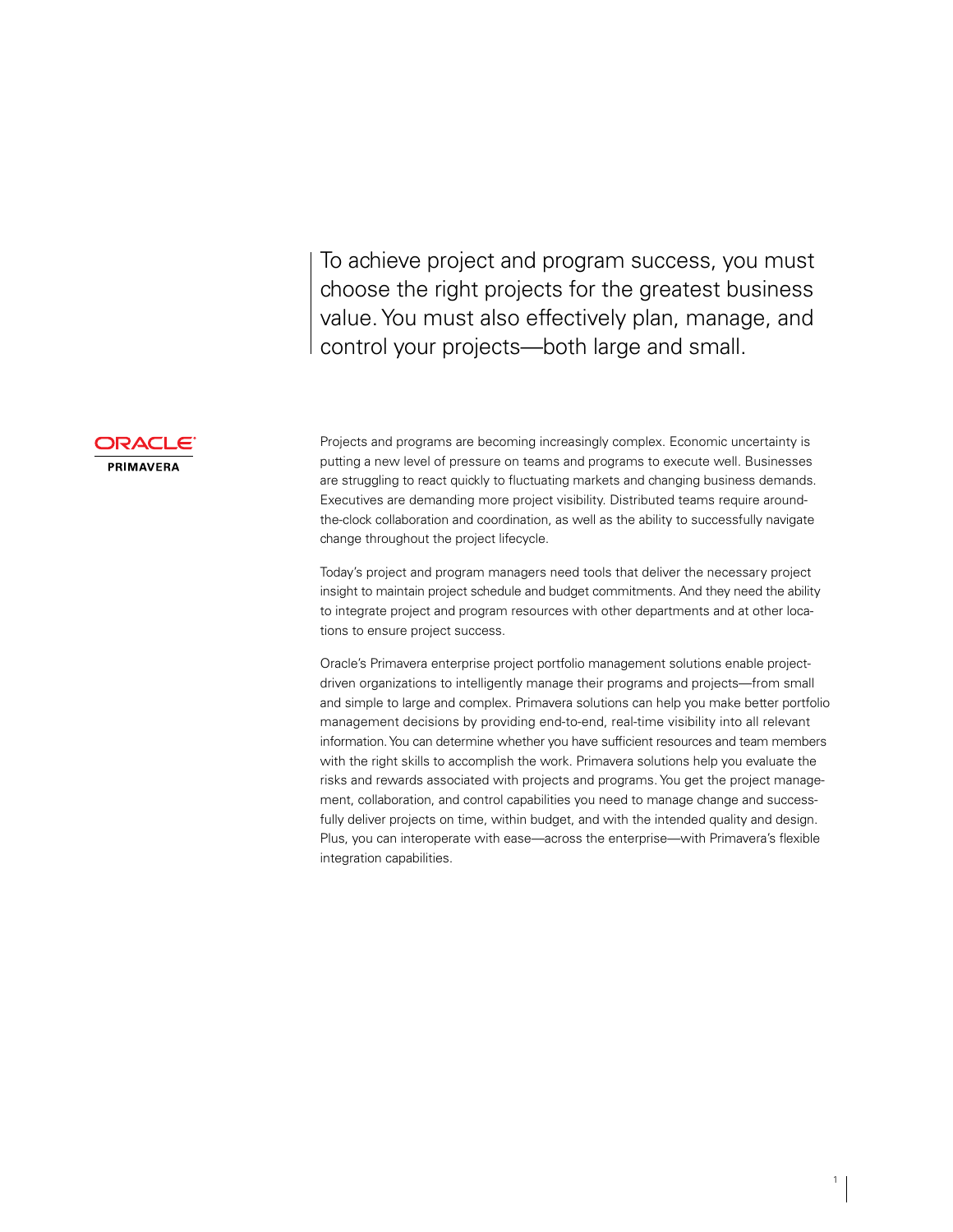

#### PRIMAVERA ENTERPRISE Project Portfolio management solutions

Oracle's Primavera enterprise project portfolio management solutions combine industry leadership and an integrated technology platform to meet your project and program management needs. Primavera enterprise project portfolio management solutions include

- Primavera P6 Enterprise Project Portfolio Management
- Primavera P6 Professional Project Management
- Primavera Portfolio Management
- Primavera Risk Analysis
- Primavera Contract Management
- Primavera Earned Value Management

## Managing Project Portfolios from Prioritization to Delivery

Project and program managers must take a highly strategic approach to selecting, authorizing, and funding projects. You need to choose the best projects and effectively manage them throughout their lifecycles. Yet without the right tools and processes, you'll find it tough to select the right projects and deliver them on time and within budget. For project and program success, you need the capabilities to

- Prioritize projects based on strategic objectives and your organization's tolerance for risk
- Make the best use of limited resources
- Improve coordination by collaborating across the enterprise and beyond
- Manage large programs with multiple suppliers and subcontractors
- Increase team productivity and the speed of project delivery
- Bring the right products to market within market windows
- Improve governance and accountability, and meet regulatory requirements
- Manage short-duration, high-intensity projects such as shutdowns
- Avoid and protect against claims on construction projects

## Getting Projects Headed in the Right Direction

Primavera enterprise project portfolio management solutions help you strategically and predictably plan your projects and programs to give them the best opportunity for success. With Primavera, you can choose project and program portfolios with the highest risk-adjusted returns. After you've identified the right programs and projects to implement, you can accurately forecast all costs, schedules, and resource demands. Later, you can easily adjust the project mix when things change. You can also better align the right people for your projects and identify the team best suited for your high-value projects. Even more, the flexible Primavera design enables you to customize and scale the applications to meet the needs of the various roles, functions, and skill levels in your organization and on your project teams.

And with a single solution platform for managing projects of any size or any complexity, you're assured solid, ongoing return on your technology investment.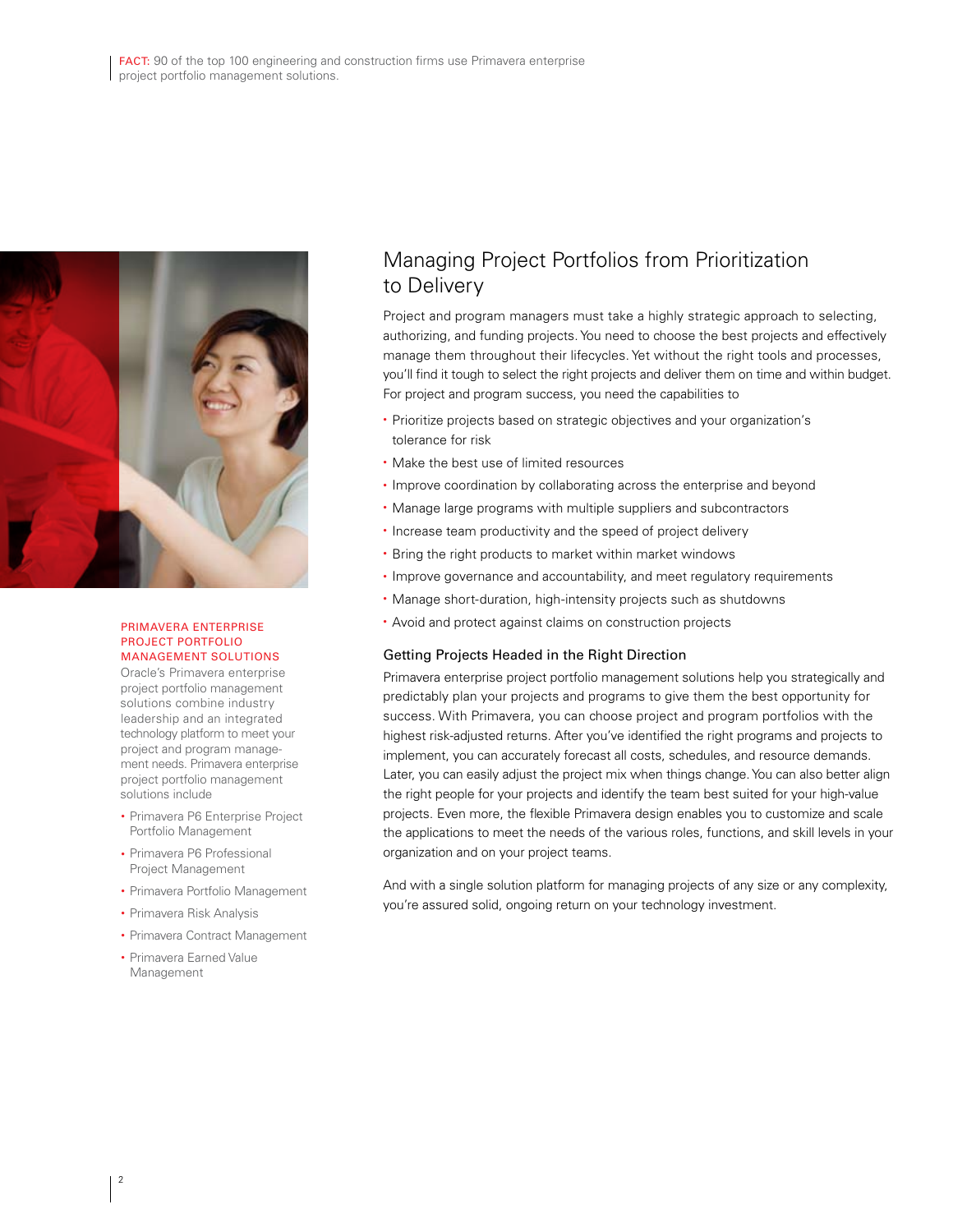## *"Oracle's Primavera Risk Analysis increases our confidence in our ability to understand risk and deliver on our reported budgets."*

Paul Green, Head of Enterprise Risk Management, Petrofac Limited

## Delivering Projects on Time and Within Budget

Staying informed about every aspect of every project is a tall order for most companies. But with Primavera enterprise project portfolio management solutions, project-intensive businesses can effectively manage and execute the entire project or program lifecycle from beginning to end, offering the control you need for success.

Primavera solutions streamline processes, improve efficiencies, and help you deliver your projects faster, with higher quality, and at a lower cost. Though they're powerful and robust, the applications are easy to implement and use, which can increase productivity on your project and program teams. With real-time, secure collaboration any time, anywhere, and across functions, your teams can better coordinate their efforts and make smarter decisions.

Along the way, Primavera solutions help you adapt to various levels of complexities within your projects, particularly regarding changes in your project and program environments. Real-time visibility into projects enables you to assess the impact of project changes and respond strategically. The solutions also help you plan for and mitigate unexpected risks. In addition, by enabling you to monitor performance and manage change orders dictated by the client, you have the ability to continuously manage the fluctuating demand for critical resources and skills.

#### tailoreD for Projectintensive inDustries

Oracle offers best-in-class project portfolio management solutions focused on the mission-critical requirements of project-intensive industries including

- Engineering and construction
- • Aerospace and defense
- Utilities
- Oil and gas
- Industrial manufacturing
- Public sector
- Financial services
- Chemicals

#### Perfect for Project-focuseD Business functions

Oracle's project portfolio management solutions are also suited for any company with project-focused business functions such as

- Construction program management
- Capital asset maintenance
- Software system development and deployment
- Enterprise investment portfolio management
- Resource productivity and capacity planning
- Product design, manufacturing, and implementation program management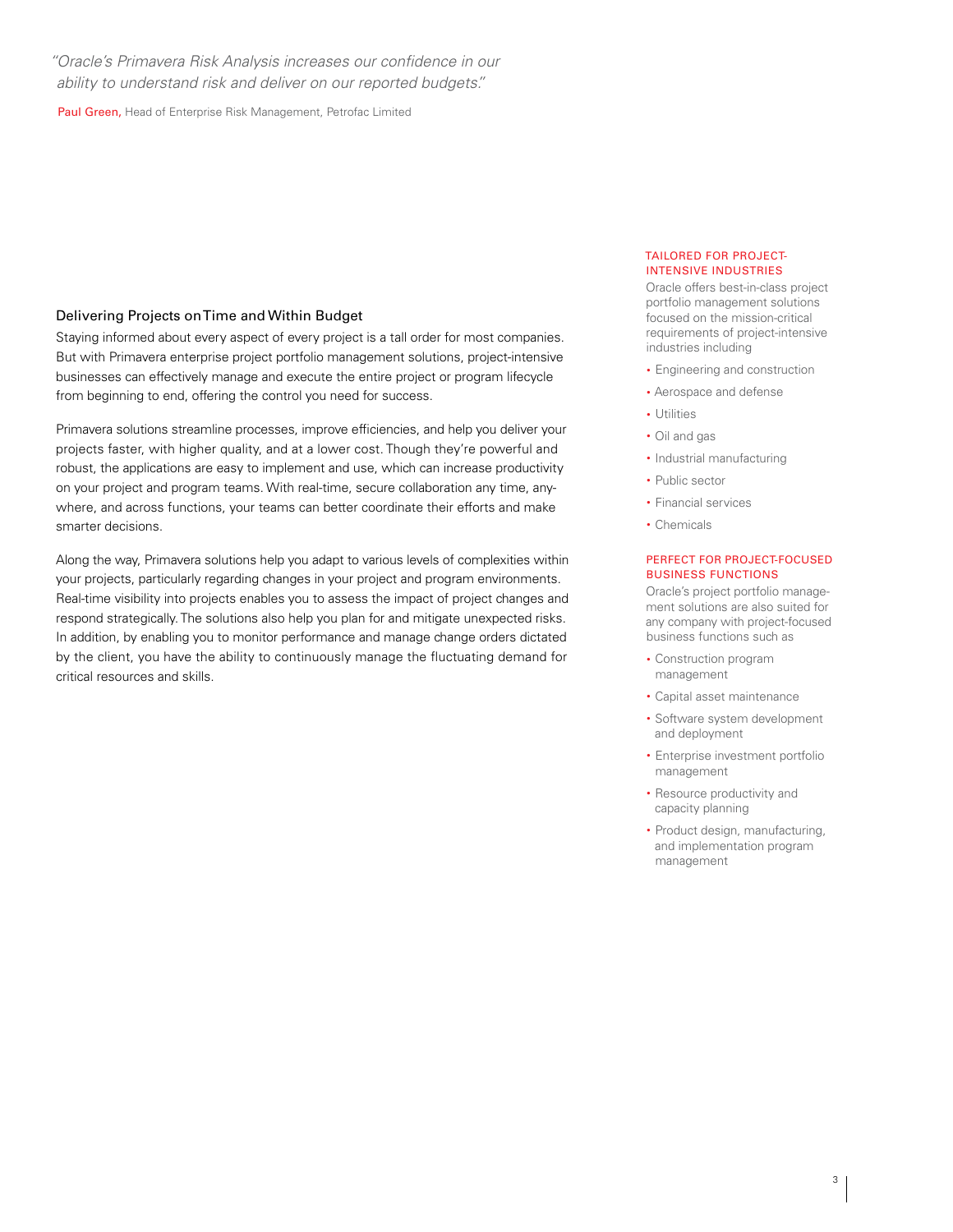*"We plan our major projects very successfully using Oracle's Primavera solutions. For resource and risk management in particular, we find Oracle's Primavera solutions indispensable, as delays can translate to significant losses."* 

Dr. Jörg Baumbach, General Project Leader, Plant Design and Execution, AVANCIS GmbH & Co. KG



### case in Point: avancis gmBH & co. kg

The first company to begin serial production of copper indium diselenide thin-film solar cells needed to improve project efficiency and reduce project risk in its major plant construction projects.

AVANCIS turned to Primavera P6 Enterprise Project Portfolio Management and Primavera Risk Analysis, enabling the company to

- Implement sound risk management principles, reducing the risks associated with projects such as delays in delivery and resource shortages
- Enhance project planning methodologies and adherence to schedules
- Improve precision in managing major projects

## Assembling the Best Project Portfolio

Primavera solutions streamline processes, improve efficiencies, and help you deliver your projects faster, with higher quality, and at a lower cost. Though they're powerful and robust, the applications are easy to implement and use, which can increase productivity on your project and program teams. With real-time, secure collaboration any time, anywhere, and across functions, your teams can better coordinate their efforts and make smarter decisions.

### considering Potential Projects

To choose the right programs and projects, you need rich yet easy-to-use investigative tools. Primavera enterprise project portfolio management solutions give you the capabilities to assess all aspects of the programs and projects under consideration. You can identify major risk factors such as the impact of cost errors and the effect of contingencies on costs and timing. And you get the insight you need to understand the impact of particularly aggressive schedules. Primavera helps you assess resource needs, timelines, funding, and cash flow. And because the solutions are flexible and scalable, you can handle any increases in the number, size, scope, and complexity of projects and programs to consider.

## Choosing Projects for Maximum Value

For the best return on your project and program investments, you need to carefully select your projects and programs after thorough analysis. Primavera enterprise project portfolio management solutions enable you to focus on the right projects, aligning project portfolios with organizational goals and the broader market dynamics. With Primavera, you can accurately identify the most-valuable projects in the pipeline, prioritizing projects and programs based on financial considerations, risk tolerance, timelines, resource constraints, and so on. Ultimately, Primavera helps you achieve the maximum return on your investments in your projects and programs.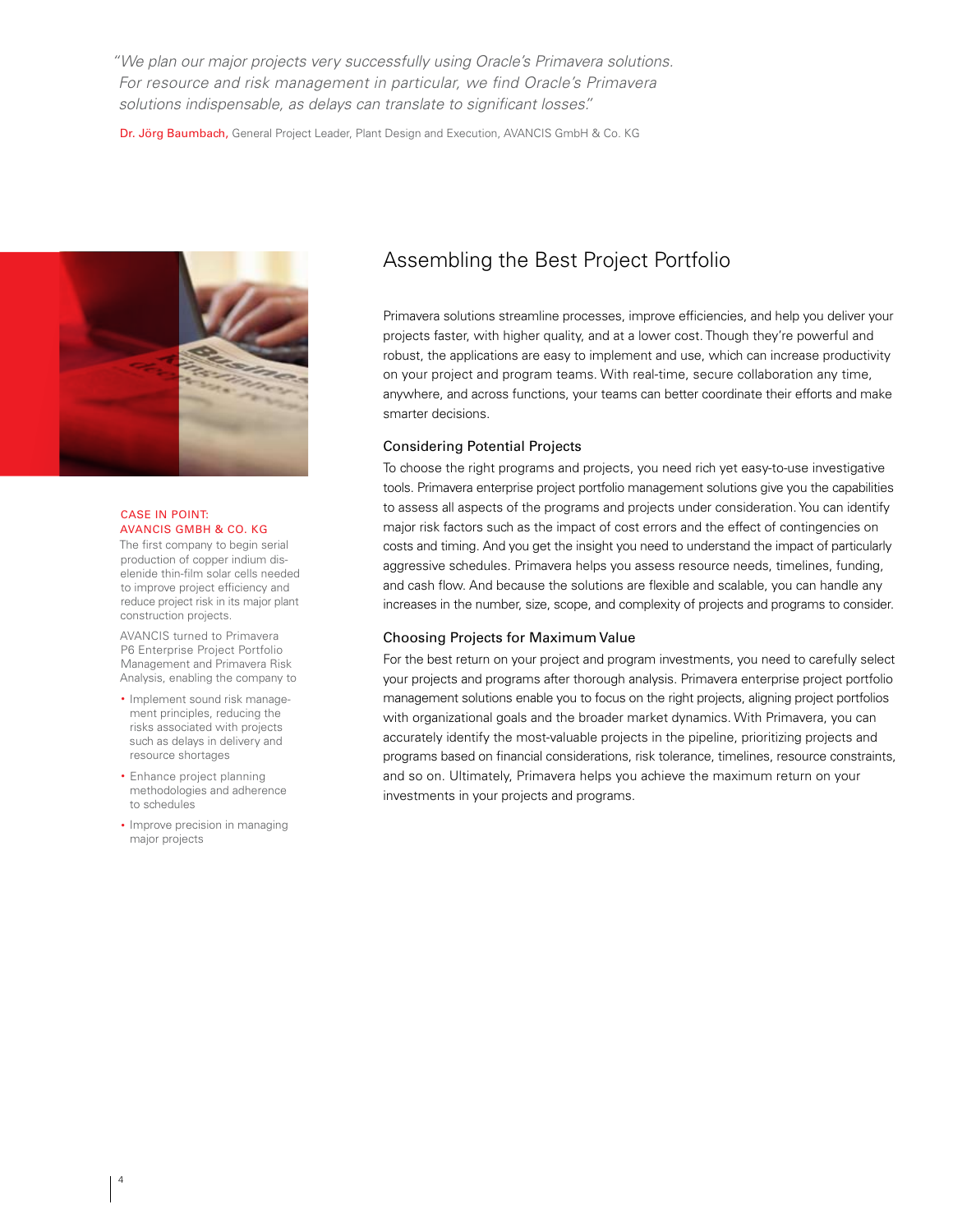*"With Oracle's Primavera applications, we were able to improve our internal communication processes and replace multiple spreadsheets with one easy-to-use database for all project information."* 

Robert Perine, Constructability Review Engineer, Delaware Department of Transportation

## Delivering End-to-End Visibility for Improved Decision-Making

Many companies lack the integrated technology infrastructure and robust applications that enable team members and management to make the right project and program decisions. With access to trusted information and the right tools, project and program managers can deliver projects on time and within budget.

## Seeing Beyond the Technology Barriers

Project teams and program managers often struggle to find the actionable information they need to properly assess project status and make strategic project and program decisions. Instead, they're forced to depend on fragmented information spread across disparate systems throughout the enterprise. Primavera's integrated solution set and analysis tools offer end-to-end visibility and transparency, along with sufficient program and project details to ensure successful planning and management. And because Primavera is flexible and built on open industry standards, you can easily integrate it with other enterprise software, such as financial management and human capital management applications.

## Improving the View for Better Decision-Making

Primavera solutions provide a comprehensive, real-time view of all projects, enabling deep understanding and proactive decision-making. Primavera enterprise project portfolio management solutions include a centralized repository of enterprise project information. When integrated with other systems, such as your financial management applications, you can view a single version of the truth for each and every project. Personalized dashboards offer project portfolio insight and role-based analysis for tracking your internal and external project workforce and maximizing productivity. Primavera provides the transparency to track project and program cash flow, plus monitor performance versus plan. With tools to accurately forecast project completion dates and costs against estimates, you can make strategic adjustments throughout the project lifecycle and confidently make and keep commitments to customers. In addition, Primavera offers tools and best practices that allow you to provide realistic status and value reporting to stakeholders and regulatory bodies.



#### case in Point: DelaWare DePartment **OF TRANSPORTATION**

The agency needed to improve workflow, streamline processes, enhance project-related communication, and expand project visibility.

After implementing Oracle's Primavera applications, the Delaware Department of Transportation benefited by

- Eliminating dozens of spreadsheets, streamlining processes, and improving the accuracy of information
- Improving project visibility, productivity, and rate of on-time project delivery
- Enabling better project planning and projection, raising government performance grades and enabling additional funding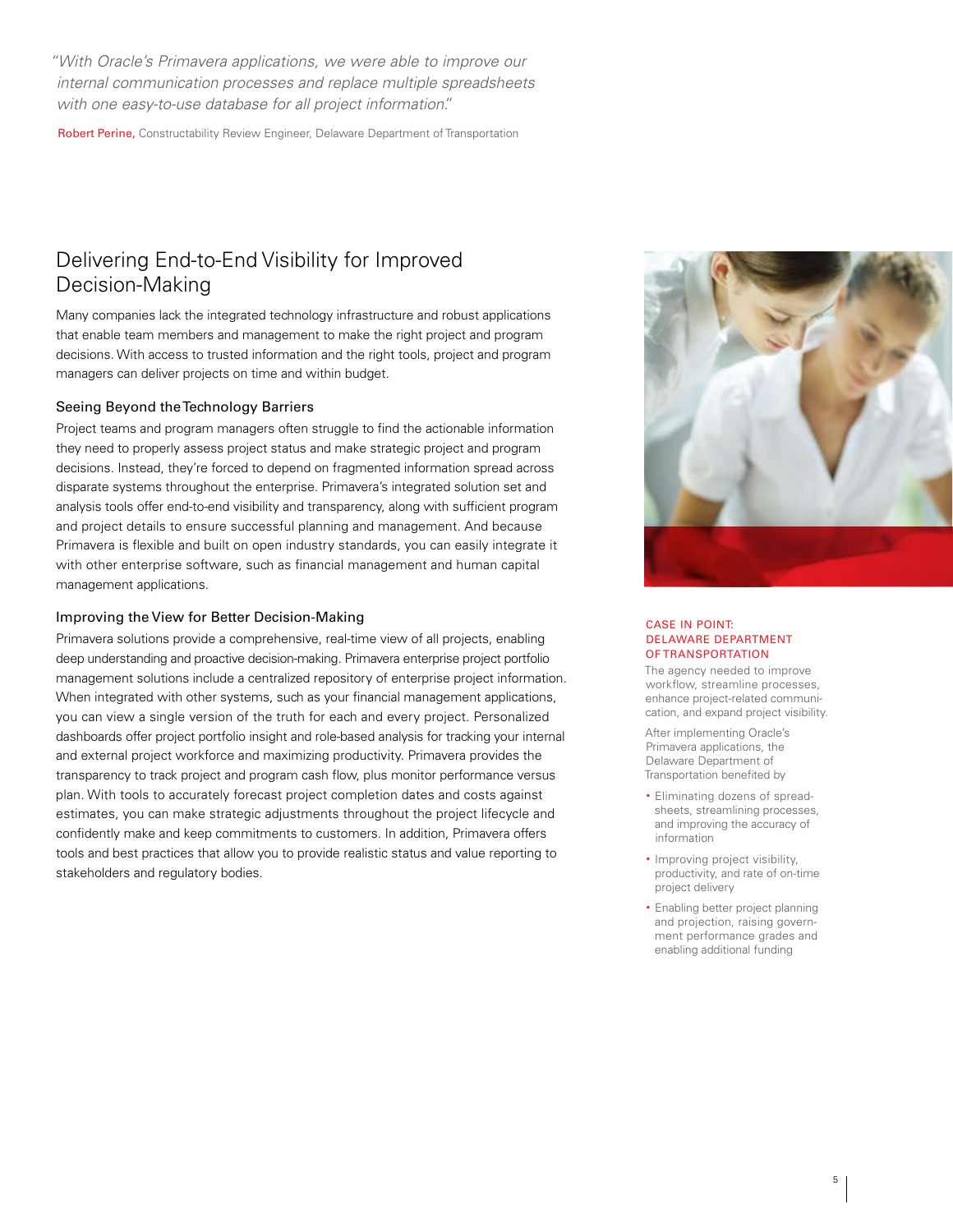FACT: 12 of the 15 U.S. federal cabinet agencies use Primavera enterprise project portfolio management solutions.

FACT: 9 of the top 10 aerospace and defense contractors use Primavera enterprise project portfolio management solutions.

*"Oracle's Primavera applications helped facilitate the implementation of an enterprise project management system…. This has enabled us to execute faster, while enhancing transparency across the project ecosystem and ensuring consistent and repeatable project processes."* 

#### gopal veeramachaneni,

Senior Civil Engineer, Las Vegas Valley Water District

#### case in Point: las vegas valley Water District

Providing water to the Las Vegas valley, the agency needed improved communications and better accountability on its many projects.

With Oracle's Primavera P6 Enterprise Project Portfolio Management and Primavera Contract Management, the agency realized

- A unified project view for all participants and stakeholders
- Enhanced fiscal accountability to customers
- Improved productivity and reduced resource needs and related costs

## Enabling Real-Time Collaboration

Local and global teams alike need to collaborate to successfully deliver all projectslarge and small—with the highest-quality results. Yet for those charged with doing the work, information is often difficult to access or nonexistent. Nonetheless, teams and management remain fully accountable for achieving milestones and project success.

### Overcoming Roadblocks to Productivity

When project teams and entire programs lack the means to collaborate effectively with others both locally and globally, projects suffer—and so does productivity. Teams have to work harder to navigate subpar communication and reporting channels, and that can result in missed project milestones and poor project results. Too often, groups function as silos using standalone systems, or they must depend on inefficient project systems. Primavera solutions help project and program teams overcome these roadblocks to productivity.

### Weaving Teams Together

Primavera enterprise project portfolio management solutions enable the fluid, end-to-end communication needed for individual insight, team productivity, and project success. With real-time collaboration between local and global teams across the value chain, you can better manage resources, including dispersed and outsourced teams, because all contributors are on the same page. Management can communicate schedule or budget changes to all program resources, and teams can engage through strong feedback mechanisms. This results in reduced financial and performance risk and increased client satisfaction. And by improving coordination, you can increase productivity and meet project schedule and cost commitments while speeding project delivery.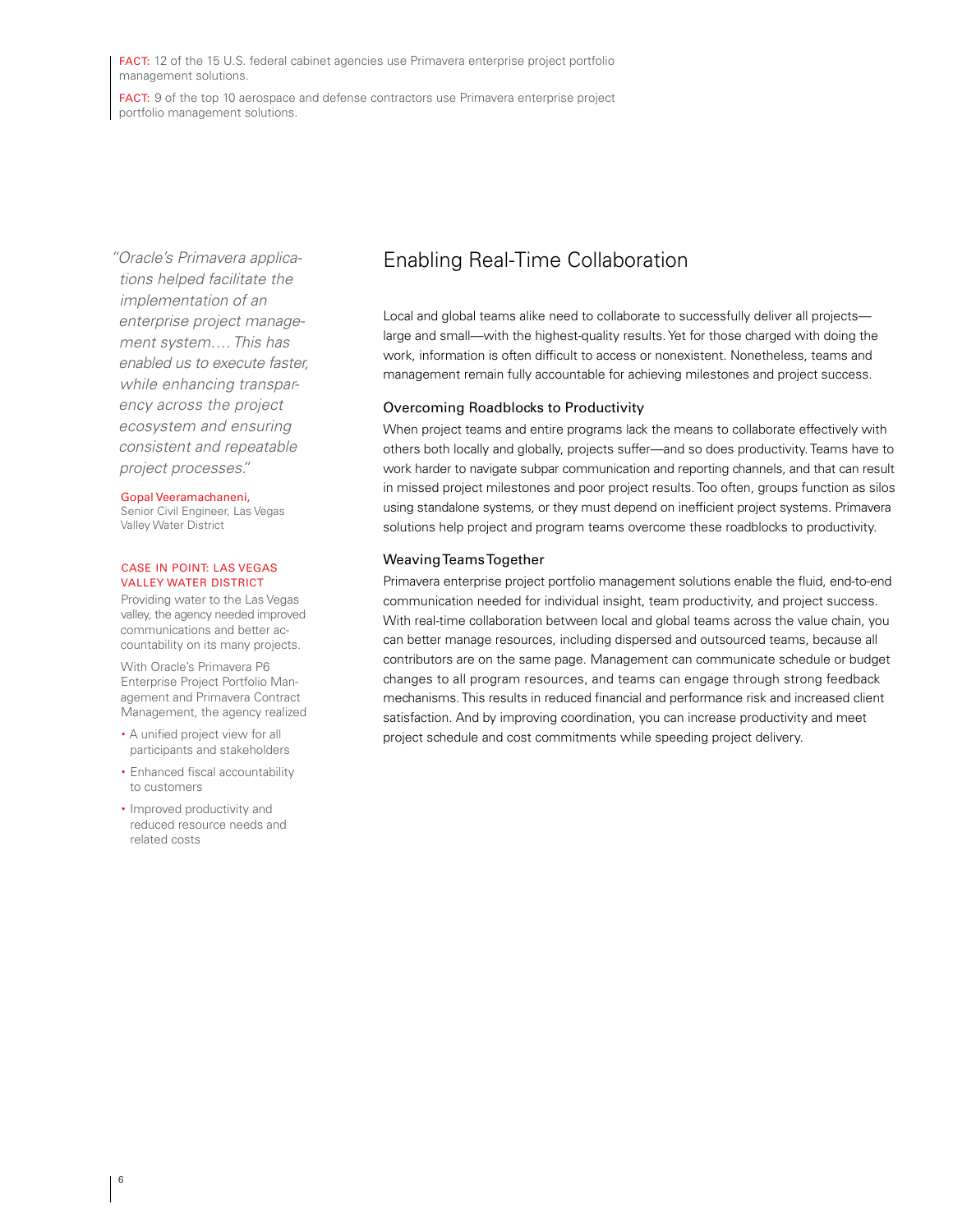*"Oracle's Primavera applications helped us gain efficiency and foresight in contract management, as well as follow our plan and hit all of our key scheduled milestones."* 

Shawn Pressley, Vice President of Project Management Systems and Development, Hill International, Inc.

## Improving Your Agility in Changing Times

Change is a fact of life for projects and programs of any size. But when you lack the tools and processes to deal with client demands and project changes effectively, projects suffer and costs rise. With the right capabilities and processes, you can quickly and strategically respond to unexpected project variables and changes.

## Bracing for the Changing Tides

Given the dynamic nature of the project environment, program and project managers need to understand the uncertainty inherent in any given project. Nonetheless, management is still often caught off guard when changes arise during the project lifecycle. This can result from poorly defined change management processes, a lack project visibility, and inadequate analysis tools. And when management isn't equipped to deal with change, you face unnecessary shortages, cost overruns, missed deadlines, unsatisfied clients, and more. But Primavera can help—by delivering effective change management processes and the project insight necessary to ride the tides of change.

## Managing Change Throughout the Project Lifecycle

In the face of change, you can count on the flexibility of Primavera solutions to help you keep up with evolving customer needs and fluctuating market demands. You can easily adjust project plans to adapt to any changes, and then immediately assess the impact of your adjustments. Primavera solutions increase project and program visibility into critical issues and changing needs. This fosters improved accountability among team members, and increases your ability to tie resources to change management processes. In this way, you mitigate risk while effectively dealing with unavoidable changes—to your budget, the project scope, client needs, and more. With real-time key performance indicators, metrics, and financial data, you get deep analytical capabilities and advance warnings to reduce the risk of cost and schedule overruns and any resulting contract penalties.



### case in Point: Hill international

The eighth-largest construction management firm in the U.S. faced complex project management challenges, particularly related to its US\$400 million Comcast Center construction project. Management needed to perform design review, document control, cost estimating, and scheduling and complete the project on time and within budget.

After implementing Oracle's Primavera P6 Enterprise Project Portfolio Management, Primavera Contract Management, and Primavera Risk Analysis, Hill International was able to

- Track costs and gain insight into change orders and forecasts
- Identify common scheduling pitfalls and quickly remedy them
- Maintain and adhere to project schedules
- Resolve changes, make payments on time, and avoid claims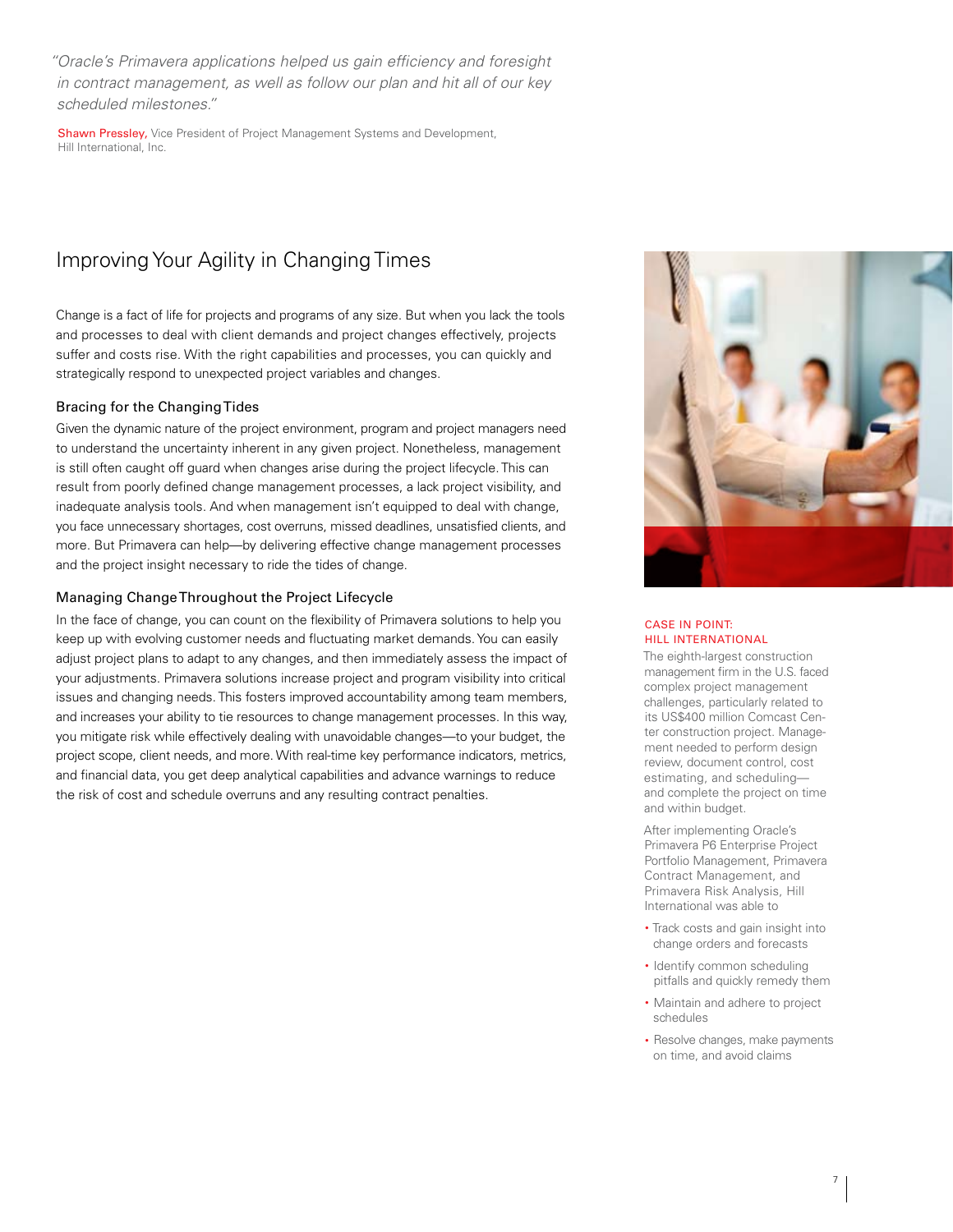FACT: 13 of the top 15 utilities organizations use Primavera enterprise project portfolio management solutions.

**FACT:** 10 of the top 10 oil and gas companies use Primavera enterprise project portfolio management solutions.

#### accelerate your **TRANSFORMATION**

### oracle consulting

Oracle Consulting focuses exclusively on ensuring the success of companies deploying Oracle Applications and technology. Our experts deliver on Oracle's commitment to helping you benefit from a trusted lifetime partnership with Oracle and achieve your business goals.

#### oracle suPPort

Oracle Support is leading the industry in helping customers meet their business and technology goals. Our superior support track record and long history of industry recognition demonstrate our commitment to providing you with world-class support. With greater IT efficiency and exceptional operational and infrastructure management and support, Oracle Support can help move your business forward.

#### oracle training

Oracle University courses are available in a variety of training formats for flexible learning options. In addition to courses taught in our classrooms worldwide, we offer live interactive courses online, self-paced learning, classes at your own site, and customized training.

## Keeping the Right Projects on the Right Track

Primavera project portfolio management solutions put you ahead of the game before you even start your projects. Primavera solutions are easy to implement and easy to use, and they give you the insight you need to make highly strategic decisions about which projects and programs have priority. With Primavera, you have the tools to evaluate the risks and rewards associated with projects and the confidence to assemble the project portfolio with the greatest business value. End-to-end visibility into project and program activities gives you the decision-making finesse to drive efficiency and results. Real-time collaboration keeps teams running smoothly, and keep projects and programs on track. And process and system flexibility, along with ongoing business insight, gives you the agility you need to plan for and effectively respond to change.

#### Choosing the Most Comprehensive Solutions

Oracle's Primavera enterprise project portfolio management solutions are the industry's most comprehensive solutions for project-driven organizations and their demanding project and program environments. Even more, these solutions are flexible enough to easily integrate with enterprise applications from Oracle and other vendor solutions as well. With tight integration and a single source of truth for your projects, programs, and portfolios, you can overcome the fragmented processes that lead to a lack of business alignment, low predictability in project execution and performance, and inconsistency in business decision-making. Count on Oracle's proven approach to delivering end-to-end, integrated business processes, applications, and technology. With Oracle, you get best-practices project and program management—and the capabilities to deliver quality projects on time and within budget.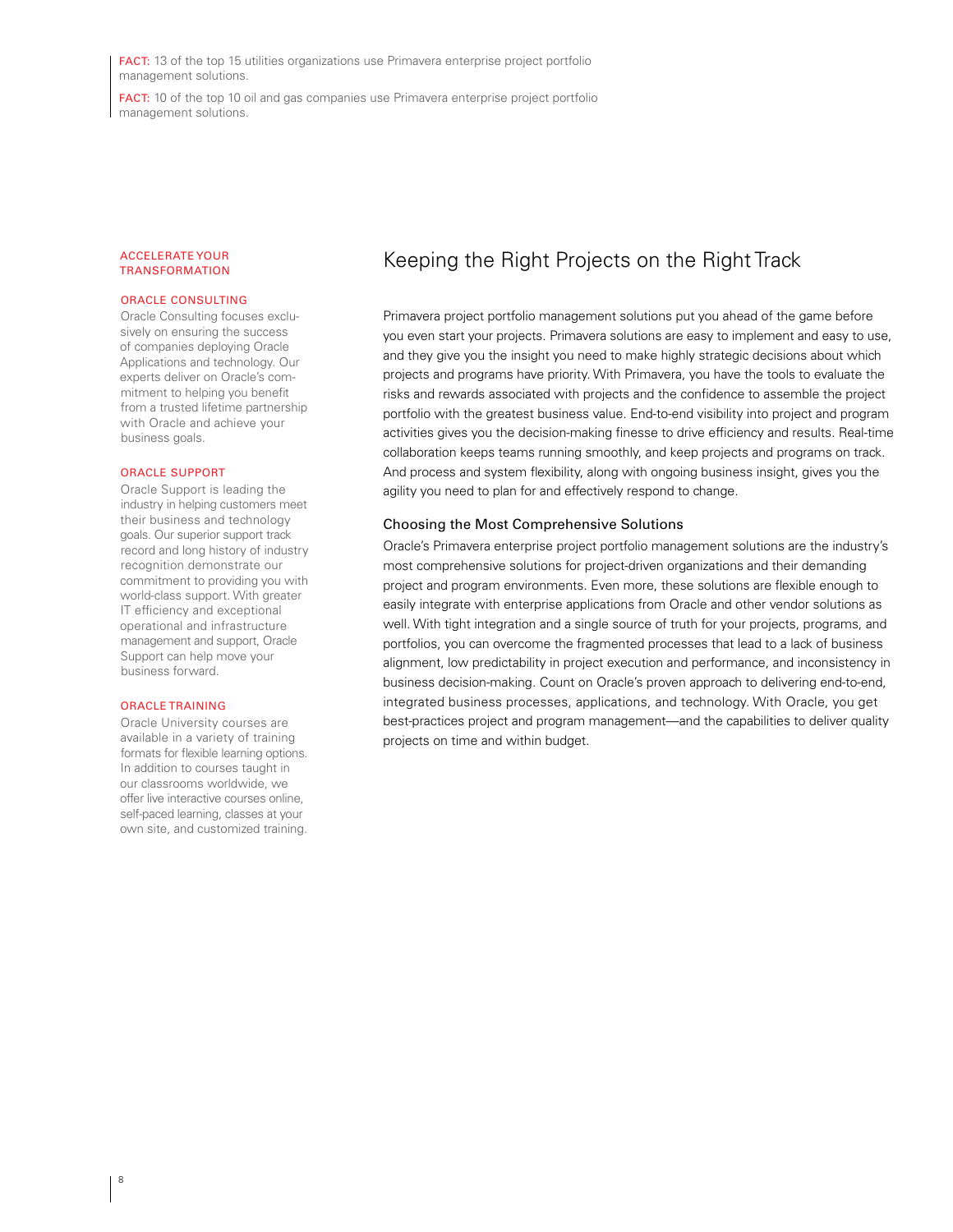

## contact us

For more information about Oracle's Primavera enterprise project portfolio management solutions, please visit oracle.com/primavera or call +1.800.423.0245 to speak to an Oracle representative.

outsiDe nortH america Visit oracle.com/corporate/contact/global.html I to find the phone number for your local Oracle office.